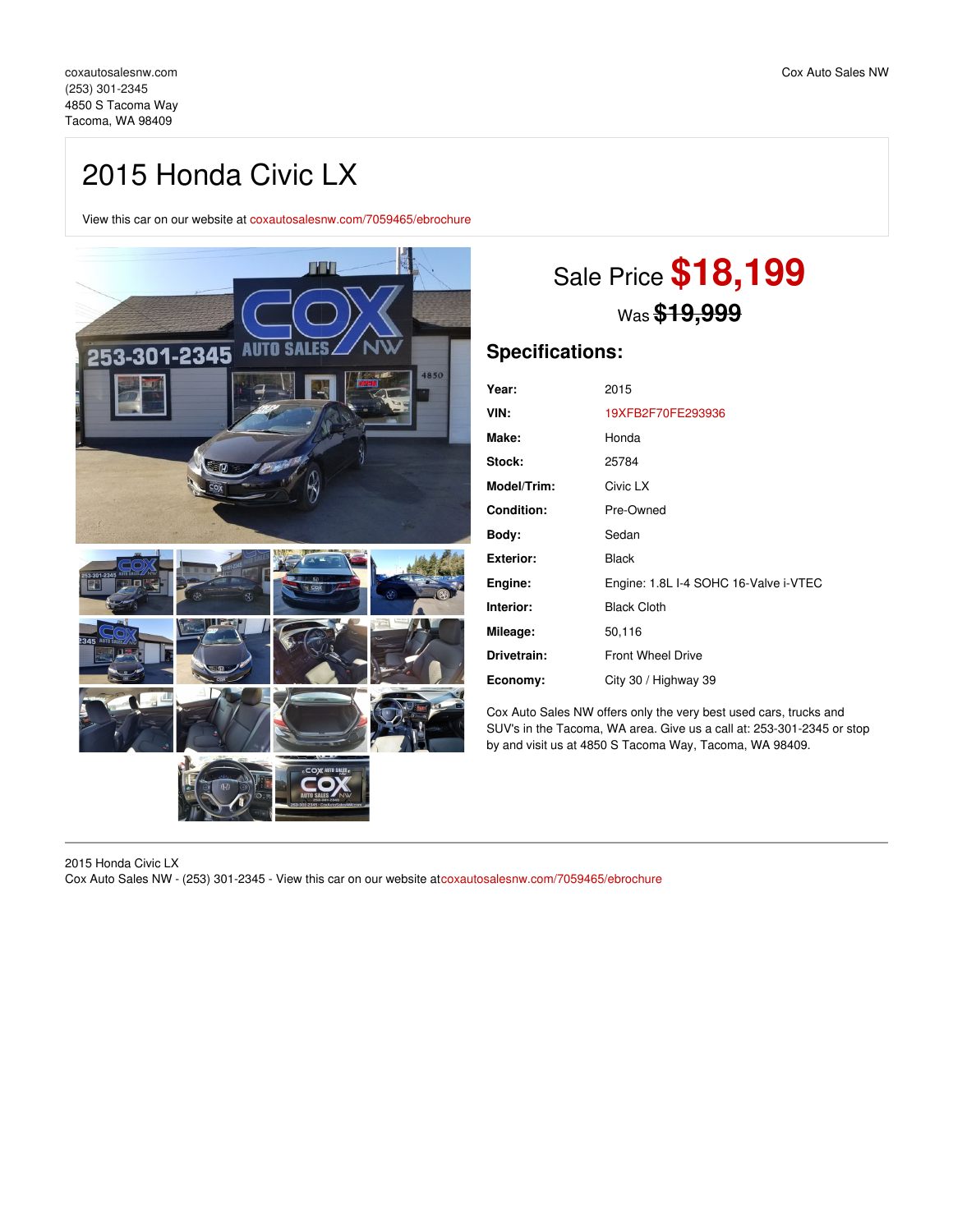

#### 2015 Honda Civic LX

Cox Auto Sales NW - (253) 301-2345 - View this car on our website at[coxautosalesnw.com/7059465/ebrochure](https://coxautosalesnw.com/vehicle/7059465/2015-honda-civic-lx-tacoma-wa-98409/7059465/ebrochure)

## **Installed Options**

## **Interior**

- 1 12V DC Power Outlet- 4-Way Passenger Seat -inc: Manual Fore/Aft Movement
- 6-Way Driver Seat -inc: Manual Fore/Aft Movement Air Filtration
- Automatic Air Conditioning- Cargo Space Lights
- Carpet Floor Trim and Carpet Trunk Lid/Rear Cargo Door Trim Cloth Seat Trim
- Cruise Control w/Steering Wheel Controls- Day-Night Rearview Mirror
- Delayed Accessory Power- Digital/Analog Appearance
- Driver And Passenger Visor Vanity Mirrors Driver Foot Rest- Engine Immobilizer
- FOB Controls -inc: Cargo Access- Fade-To-Off Interior Lighting- Front Cupholder
- Front Map Lights- Full Carpet Floor Covering -inc: Carpet Front And Rear Floor Mats
- Full Cloth Headliner- Full Floor Console w/Covered Storage and 1 12V DC Power Outlet
- Full Folding Bench Front Facing Fold Forward Seatback Rear Seat
- Gauges -inc: Speedometer, Odometer, Tachometer, Trip Odometer and Trip Computer
- Glove Box- HVAC -inc: Underseat Ducts- HondaLink Selective Service Internet Access
- Instrument Panel Bin, Driver / Passenger And Rear Door Bins
- Interior Trim -inc: Metal-Look Instrument Panel Insert, Metal-Look Door Panel Insert and Metal-Look Interior Accents
- Manual Adjustable Rear Head Restraints- Manual Tilt/Telescoping Steering Column
- Metal-Look Gear Shifter Material- Outside Temp Gauge- Perimeter Alarm
- Power 1st Row Windows w/Driver 1-Touch Up/Down
- Power Door Locks w/Autolock Feature- Power Rear Windows- Rear Cupholder
- Reclining Front Bucket Seats -inc: driver's seat w/manual height adjustment and adjustable head restraints
- Remote Keyless Entry w/Integrated Key Transmitter, Illuminated Entry and Panic Button
- Remote Releases -Inc: Mechanical Cargo Access and Mechanical Fuel
- Seats w/Cloth Back Material- Sliding Front Center Armrest- Smart Device Integration
- Systems Monitor- Trip Computer- Valet Function

**Exterior**